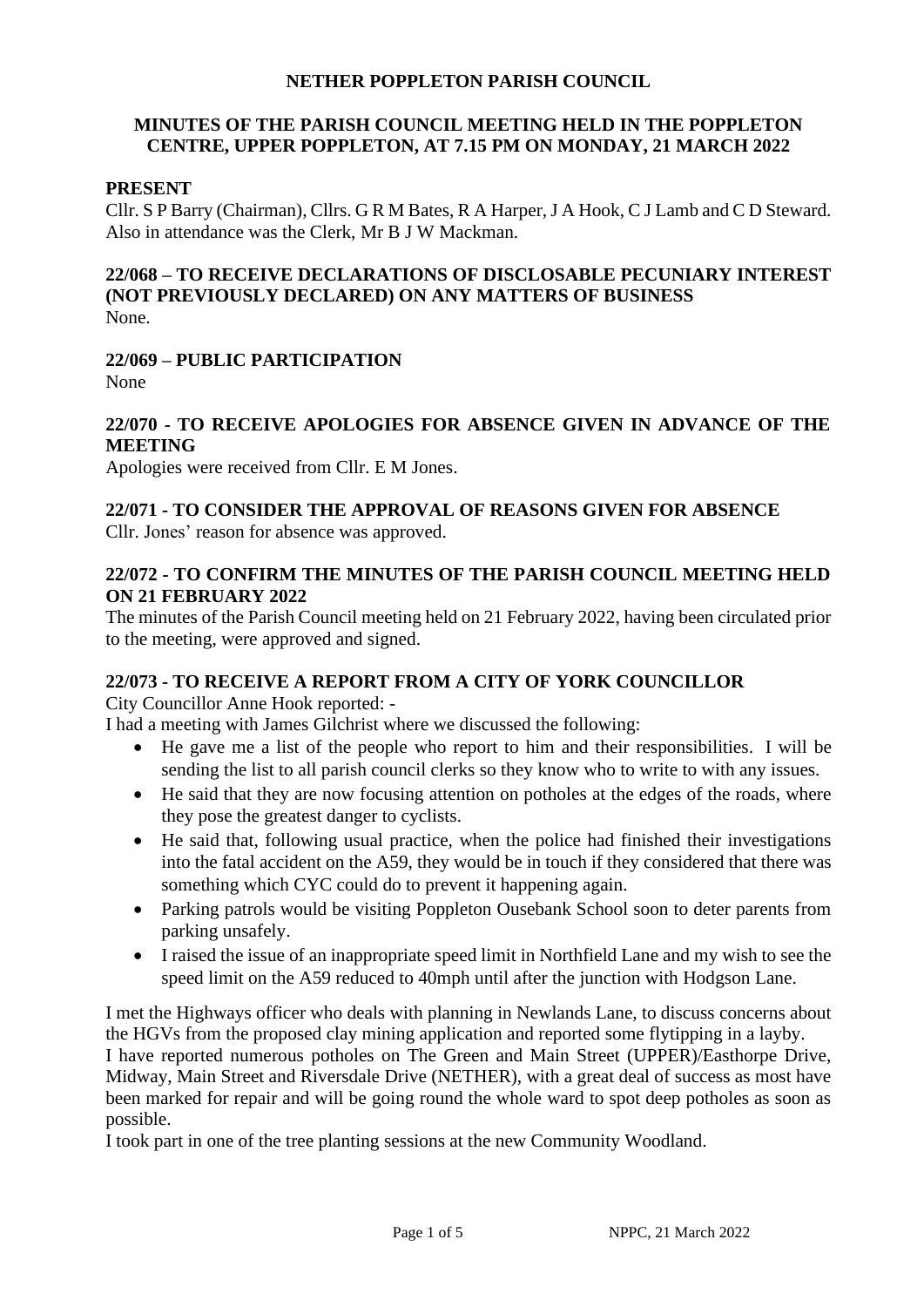#### **22/074 - TO RECEIVE THE CLERK'S REPORT ON PROGRESS ON THE FOLLOWING: -**

*(a) Overgrowing hedges (Min. 22/046a) - (City Council first informed May 2019 – Min. 19/159c)* Cllr. Hook mentioned that she was still pressing the City Council to arrange for hedges to be cut back. The Cllrs. agreed that there was little more that the Parish Council could do and that the subject be removed from the agenda.

*(b) The condition of the road surface in Allerton Drive between Ebor Way and Montague Walk (Min. 22/046b) – (City Council first informed February 2019 – Min. 19/058a)*

The Cllrs. agreed to remove this subject from the agenda as they had done as much as they could to make the City Council aware of the problem.

#### **22/075– FINANCE**

*(a) Financial Report*

The Clerk had circulated a detailed report showing the actual income and expenditure for the year for the period to 21 March 2022. The report reflected the receipts and payments below. The bank balances on 21 March were: -

| <b>Current Account</b>                | £500.00    |
|---------------------------------------|------------|
| <b>Business Money Manager Account</b> | £15,488.19 |
| National Savings Investment Account   | £15,532.28 |

*(b) To note accounts for payment (net of VAT);*

| 2263       | Ken Falkingham                               | Planting tree in front of pond         | £30.00  |
|------------|----------------------------------------------|----------------------------------------|---------|
| 2264       | Marks & Spencer                              | <b>B</b> ouquet                        | £30.00  |
| <b>DD</b>  | <b>Information Commissioner</b>              | Annual fee                             | £35.00  |
| <b>BP</b>  | Poppleton Luncheon Club                      | <b>Grant for 2021-22</b>               | £175.00 |
| <b>CHG</b> | <b>HSBC</b>                                  | Bank charges                           | £9.00   |
| <b>DD</b>  | <b>IONOS</b>                                 | Website charge for January             | £5.00   |
| <b>BP</b>  | <b>MITTAS</b>                                | Computer repair                        | £35.00  |
| <b>BP</b>  | <b>Poppleton Community Trust</b>             | Room hire – February                   | £24.00  |
| <b>BP</b>  | T Carter                                     | Bus shelter cleaning 2021-22           | £80.00  |
| <b>BP</b>  | <b>Ryland Horticulture</b>                   | Flailing Wildlife area hedge           | £390.00 |
| <b>BP</b>  | <b>YLCA</b>                                  | Cllr. Jones training course 4 February | £22.50  |
| <b>BP</b>  | James Mackman                                | Salary – March including back pay      | £650.06 |
| <b>BP</b>  | H M Revenue & Customs                        | Income Tax - March                     | £162.40 |
| <b>BP</b>  | James Mackman                                | Expenses                               | £3.00   |
|            |                                              |                                        |         |
|            | $(c)$ To receive a report on income received |                                        |         |

| $\mathcal{L}$ . To receive a report on meome received |                      |       |
|-------------------------------------------------------|----------------------|-------|
| <b>HSBC</b>                                           | <b>Bank</b> interest | £0.47 |
| Northern Powergrid                                    | Wayleave             | £3.45 |

*(d) To confirm the Clerk's pay increase backdated to 1 April 2021* This was agreed.

# **22/076 - PARISH COUNCIL LAND - TO RECEIVE PROGRESS REPORTS AND MAKE APPROPRIATE DECISIONS ON**

*(a) Grass cutting.* 

No news on this subject.

*(b) The management of Warren Lea*  No news on this subject.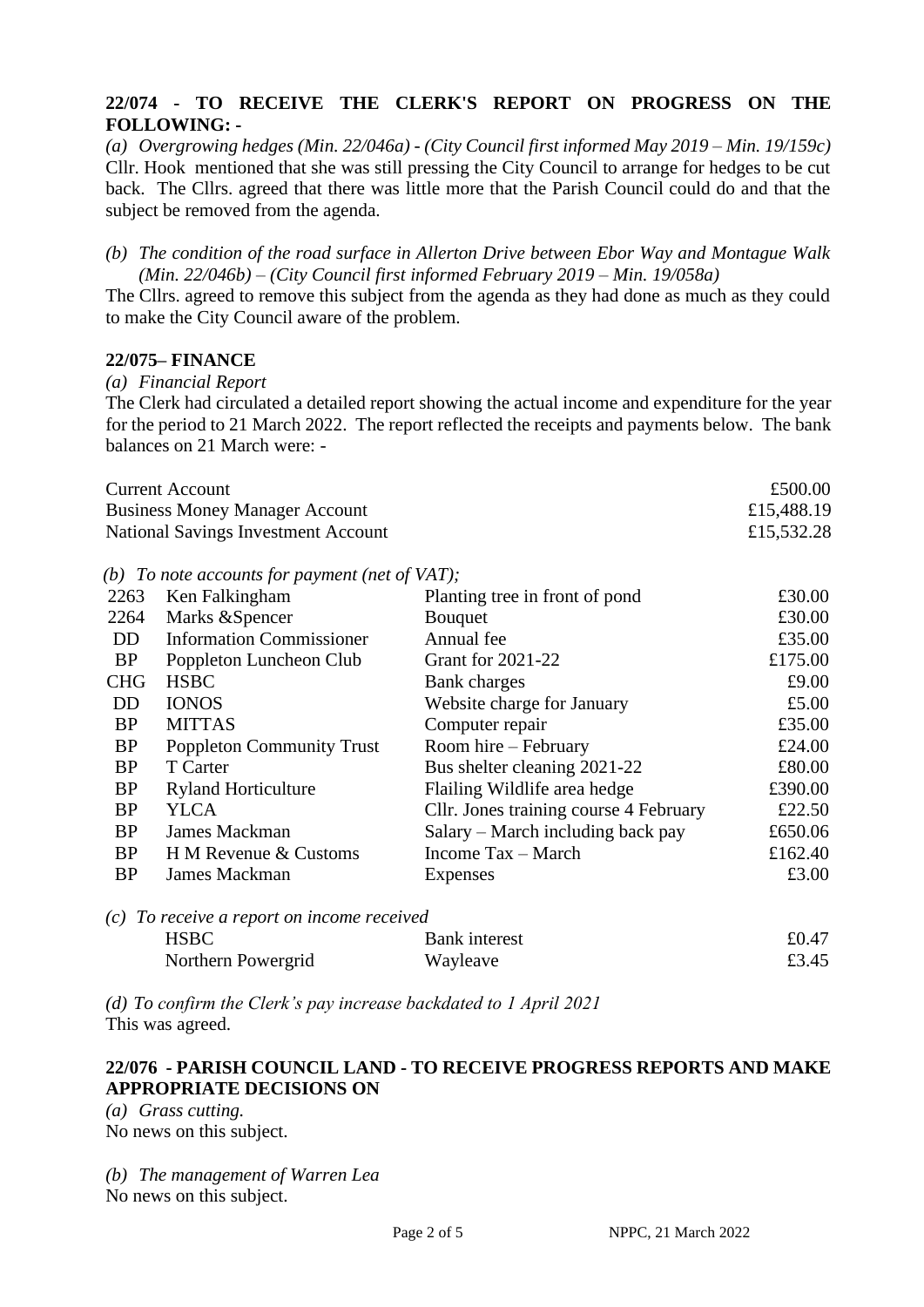*(c) The management of the Common Land*  No news on this subject.

*(d) Allerton Drive Garden*  No news on this subject.

*(e) The Moat Fields*  No news on this subject.

#### *(f) The Cartsheds*

The Clerk reported that he had asked Paul Butler about installing a trench drain in front of the Cartsheds. Paul said that he is an architect but recommended a couple of local builders who may be able to help. It was agreed that the Clerk should ask the builders for advice and a quotation for consideration by the Councillors. **(Action Clerk)**

#### *(g) The Wildlife Area*

It was noted that the hedge alongside the track into the fields has been flailed and the two new seats have been installed in front of the pond.

#### **22/077- TO CONSIDER COUNCILLOR AND CLERK TRAINING**

Councillors had considered the courses on offer by the YLCA but felt none were worthwhile at this time.

# **22/078 - TO CONSIDER MATTERS RELATING TO HIGHWAYS, FOOTPATHS, LAMPPOSTS & SIGNS**

No news to report.

#### **22/079 - TO AGREE TO ADOPT THE REVISED CODE OF CONDUCT FOR COUNCILLORS**

It was noted that the current Code of Conduct dates from 2012 and contains references to rules and regulations which have been superseded by legislation. It was agreed to adopt the new Code of Conduct, a copy of which had been sent to each Councillor. The Cllrs. expressed their disappointment that the new Code did not include any meaningful sanctions to be taken against Cllrs who broke the Code. Cllr. Steward also said the lack of any enforceable punishments for poor councillor behaviour had been discussed at the YLCA.

#### **22/080 – TO DISCUSS COMPLAINTS ABOUT THE RESTRICTED OPENING HOURS AT THE OLD FORGE SURGERY**

The fact that complaints about the surgery's opening hours had been received was noted. It was agreed that the subject was not one considered to be something that was within the Parish Council's remit.

# **22/081 – TO DISCUSS WHAT HELP NALC MAY BE ABLE TO GIVE TO PARISH COUNCILS**

The contents of the NALC report received from the YLCA were noted.

# **22/082 – TO RECEIVE REPORTS ON/FROM**

#### *(a) Village policing*

Prior to the meeting the Clerk had given each Cllr. a schedule of incidents in Nether Poppleton reported to the police in February 2022. The schedule was noted.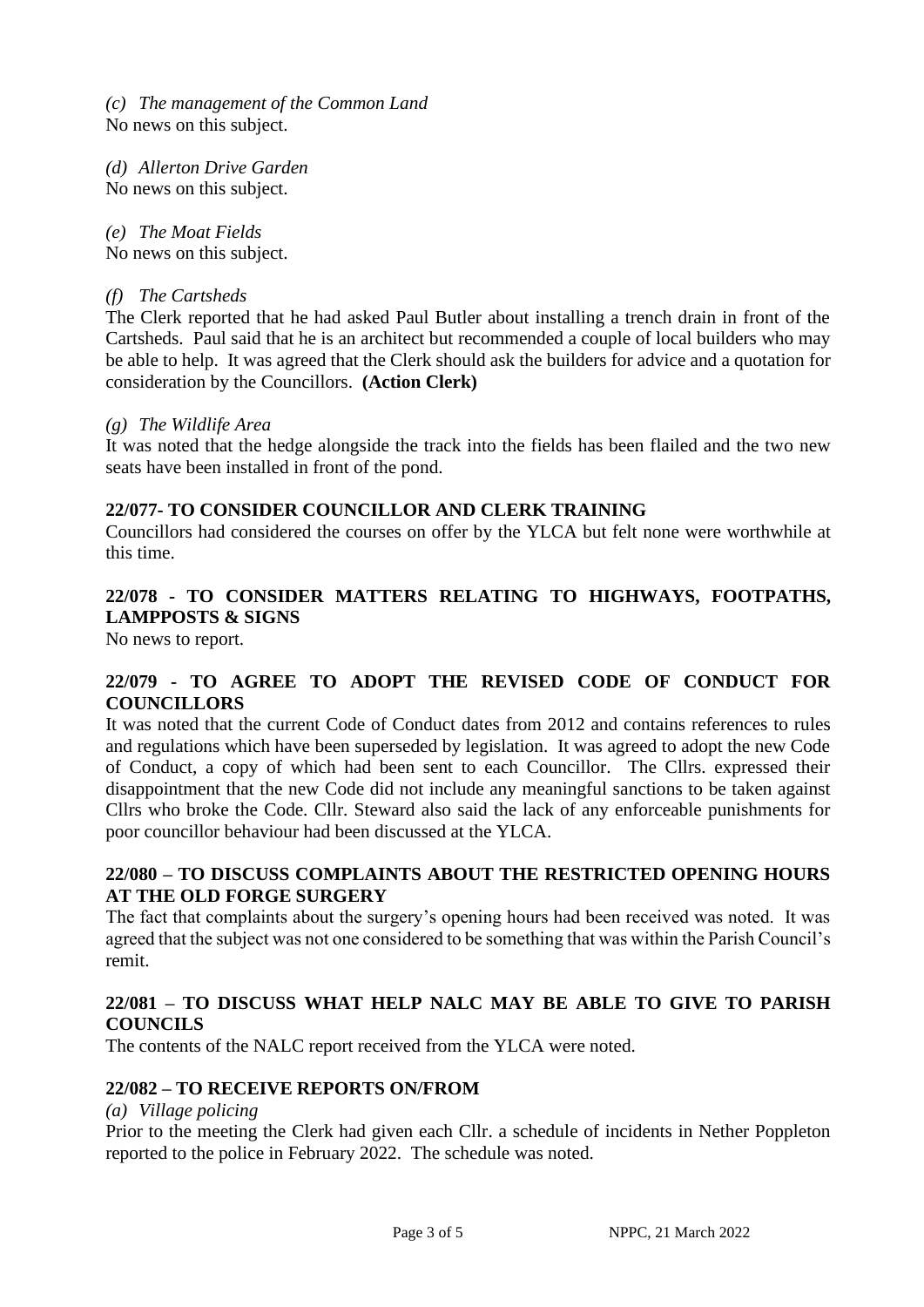# *(b) Poppleton Community Trust*

Cllr. Steward reported that there had been no meeting of the Trust's Executive Committee since the February Parish Council meeting.

# *(c) Youth Club*

Cllr. Hook reported that the Youth Club is to meet at the newly-extended Methodist Church Hall. Initially it will be held on one night per week starting on 5<sup>th</sup> May. Cllr. Hook asked that the Parish Councillors consider releasing the £2,000 provided in the current year's budget and this will be added to the agenda for consideration at the April Parish Council meeting.

# *(d) YLCA York Branch*

Cllr. Steward reported that there had been no meeting of the YLCA York Branch since the February Parish Council meeting.

# *(e) The Queen's Platinum Jubilee*

Cllr. Lamb gave an update on the Committee's deliberations.

# *(f) Single Parish Council Working Group*

It was reported that at the Upper Poppleton Parish Council meeting it was agreed that two of their Councillors would meet with Nether Poppleton Cllrs. to discuss this subject. **(Action Cllrs Barry & Steward)** 

# *(g) Trees Working Group*

Cllr. Steward and Cllr. Harper have set a date to meet later this week to go through the potential tree sites suggested by Dave Gregory and discuss moving the project forward.

*(h) Any other meeting*

No reports.

# **22/083 – TO NOTE CORRESPONDENCE RECEIVED BY THE CLERK**

*22/083/01 - It was noted that the correspondence received since the February meeting, as listed below, had already been circulated to the Councillors.*

- (a) CYC Barrier Review on walking, pushing, wheeled and cycling routes
- (b) Poppleton Community Trust Support for Ukraine refugees
- (c) YLCA CloudyIT free training session
- (d) YLCA NALC Legal Briefing LO1-22: Code of recommended practice
- (e) YLCA White Rose Updates

*22/083/02 - The Clerk referred to the following item of correspondence received since the February Parish Council meeting*

- (a) Poppleton Under Fives Grant timing query
- (b) Resident Problem with diverted No 10 when the bridge over the beck in Main Street is flooded
- (c) The Pensions Regulator Re-enrolment notice
- (d) YLCA Code of Conduct letter to Julian Sturdy

| Date of    | Meeting                  | Venue/Time               | Councillors    |
|------------|--------------------------|--------------------------|----------------|
| Meeting    |                          |                          | Attending      |
| <b>TBA</b> | Queen's Platinum Jubilee | Poppleton Centre/ 7.00pm | Lamb & Steward |
| <b>TBA</b> | Community<br>Poppleton   | Poppleton Centre/ 7.30pm | Steward        |
|            | Trust Executive          |                          |                |

#### **22/084 – TO NOTE FORTHCOMING MEETINGS**